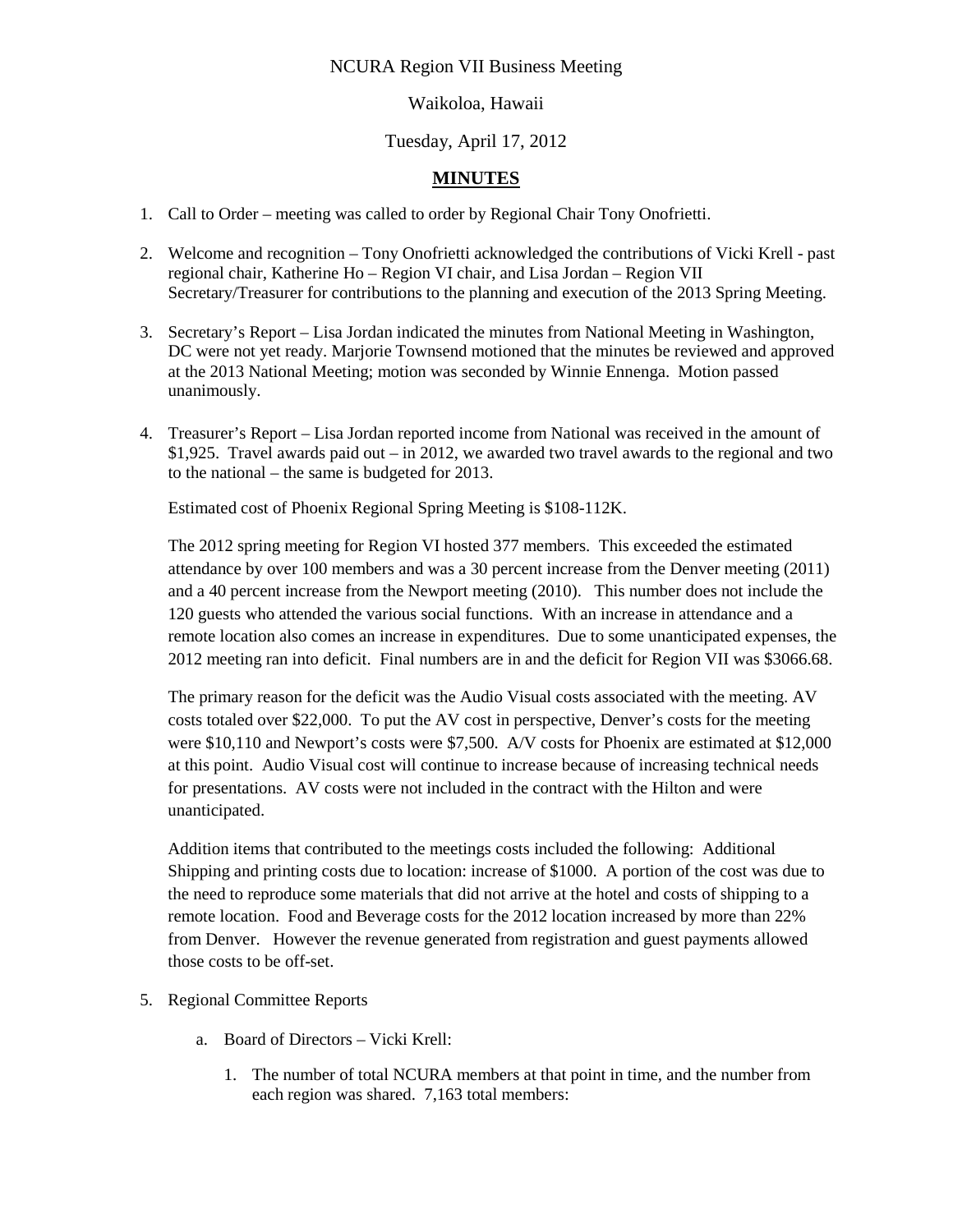- Region  $1 = 959$ Region  $2 = 1546$ Region  $3 = 1568$ Region  $4 = 1232$ Region  $5 = 627$ Region  $6 = 1008$ Region  $7 = 378$ International= 113
- 2. NCURA had its own "March Madness" with the historic "back to back" Financial Research Administrators Conference and the Pre-Award Research Administration Conference, held March 10-15 in New Orleans. The FRA Co-chairs were Dennis Paffrath (Region II) and Pat Fitzgerald (Region I) while the PRA Co-chairs were Christa Johnson (Region IV) and Toni Shaklee (Region V). Attendance for each conference was 1,100 and 600, respectively. Vivian is in the process of selecting cochairs for the 2014 FRA and PRA Conferences.
- 3. NCURA Executive Leadership Program class of 2012 is: Erica Gambrell, The University of Alabama, Region III; Rosemary Madnick, Los Angeles Biomedical Research Institute, Region VI; Jeremy Forsberg, The University of Texas at Arlington, Region V; Rick Smiley, East Carolina University, Region III; Kirsten Yehl, Northwestern University, Region IV; and Carolyn Elliott-Farino, Kennesaw State University, Region III.
- 4. One of NCURA's "new beginnings" is our "Sponsored Research Administration: A Guide to Effective Strategies and Recommended Practices". This is a publication that was previously jointly managed by NCURA and AIS, but is now under the NCURA umbrella. Marc Schiffman has taken on editorship duties for NCURA, and Tara Bishop and Kathleen Larmett are also working with the PDC to update and refresh the publication. Also once again under the NCURA publishing umbrella is "Regulation and Compliance" a compendium of regulations and certifications applicable to sponsored programs compiled and edited by NCURA member Jane Youners, Assistant Vice President for Research Administration at the UT Health Science Center at San Antonio.
- 5. You might not know that NCURA is a "sub-recipient" in its own right! NCURA was part of a proposal submission to the European Commission, and our proposal was selected for funding. The project is called the BILAT U.S. 2.0, and NCURA will be part of this multi-year project that will provide grants management and training opportunities. NCURA participated in a kick-off meeting for this grant at the conclusion on AM54, and Dan Nordquist is taking lead in two areas: development of a database collection system to capture information from schools who wish to report subawards with European institutions, and a funding opportunities brochure. NCURA is also responsible for providing training, which we are doing at various national conferences.
- 6. You also might not know about NCURA's involvement in INORMS 2014. The International Network of Research Management Societies (INORMS) is a congress that is convened every two years, and this will be the first time this congress has been held in North America. This congress is being sponsored by NCURA , the Canadian Association of University Research Administrators (CAURA) and SRA International. The meeting will be held in Washington, DC on April 10-13, 2014, at the Washington Hilton (home of NCURA's Annual Meetings). This will be an amazing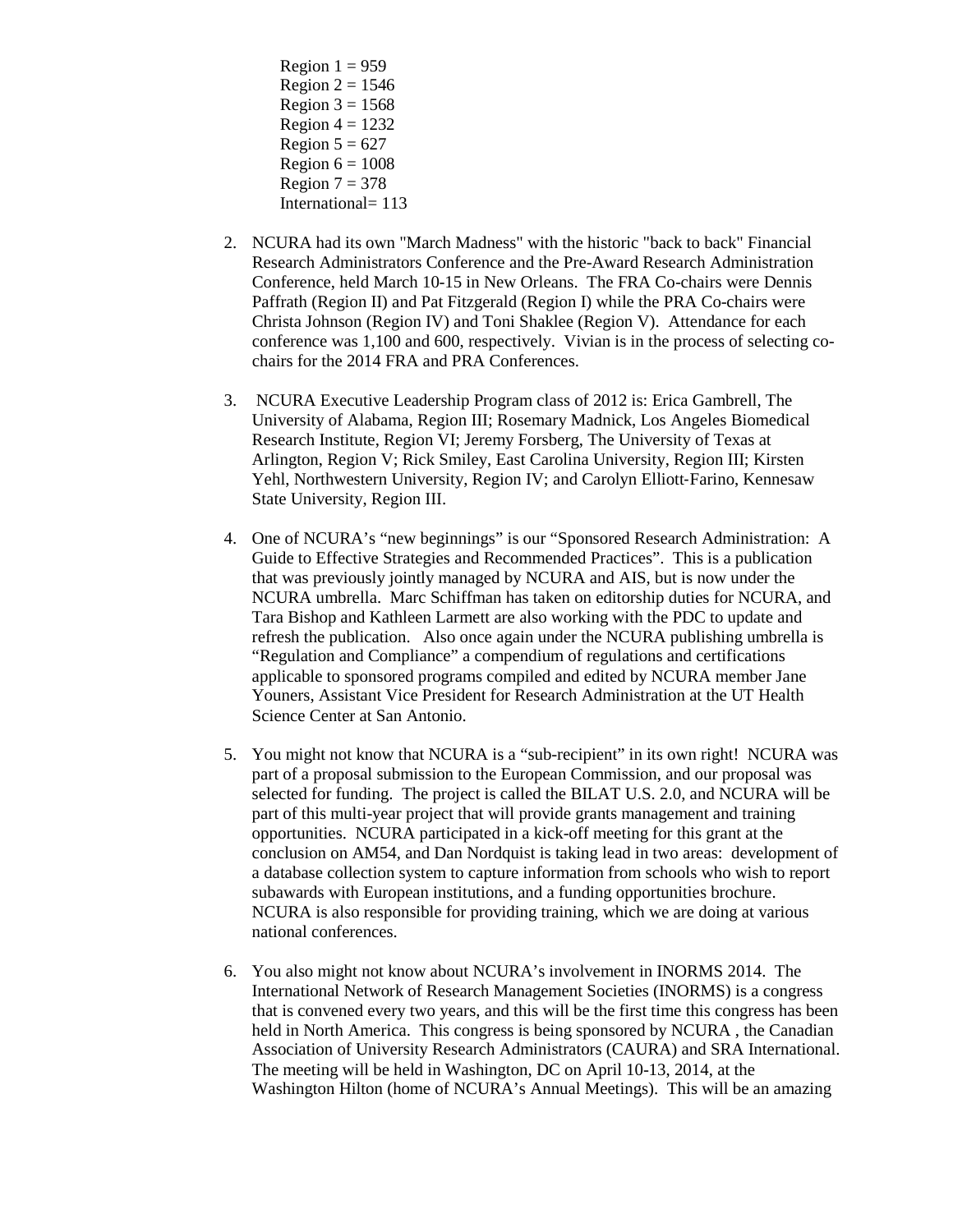opportunity to learn about research management from a global perspective. Stay tuned for more information.

- 7. A Presidential Task Force has been created to develop plans and processes to both raise additional funds and uses for the NCURA Educational Fund. This fund was first created from receipt of an initial gift made with the intent of starting an Education Fund. The purpose of this Educational Scholarship Fund is to provide financial assistance to and support of continuing educational needs for Research Administrators such as attendance at traveling workshops and national conferences/workshops and participation in Graduate Certificate and Master's Degree programs in Research Administration. This Task Force has membership of the two initial donors, current members of the Board, NCURA's Treasurer, past presidents and our Executive Director. One of our first fund‐raising opportunities will be to allow members to contribute to the dues renewal form. The Task Force held its first meeting during the FRA Conference, and I'm very proud to be part of an organization that gives back to its members in many ways.
- 8. NCURA now has 4 on-line tutorials:
	- a. Federal Contracting
	- b. Subawards
	- c. Clinical Trials
	- d. Intellectual Property
- 9. We continue to see solid demand for our workshops that travel to **your** campus:
	- i. Departmental Research Administration
	- ii. Financial Research Administration
	- iii. Fundamentals of Sponsored Project Administration
	- iv. Sponsored Project Administration (SPA) Level II

AM55 has its new beginning in August! The meeting timeframe has been moved in an attempt to keep escalating prices down. Vivian Holmes has put together a great program committee, and the meeting begins on Sunday, August 4th, with workshops. This year's theme is "Investment, Commitment, Rewards." Along with VP Vivian Holmes, program co-chairs are Bruce Morgan (Reg. VI) and Sue Zipkin (Reg. I).

- b. Nominating and Leadership Development Committee Jackie Hinton was unable to make the regional meeting; report was tabled to the 2013 National Meeting.
- c. Professional Development Committee Reporting was unavailable for the regional meeting; report was tabled to the 2013 National Meeting.
- d. Travel Awards Karen Henry reported that two awards for \$1,000 each were made for new members to attend the Phoenix meeting: Mike Falwell from the University of Arizona, and Cory Huttinga from Montana State.
- e. Volunteer Coordinator Sandra Logue reported that a volunteer committee has been established: Sara Streich, Jennifer Lawrence, Susan Metosky, and Elizabeth Sexton. This committee will provide additional support and bring in outside ideas. Others are invited to join if interested. This group will provide planning for meetings, anticipated time commitment is around one hour per month, increasing nearer to meeting times to one call per week.